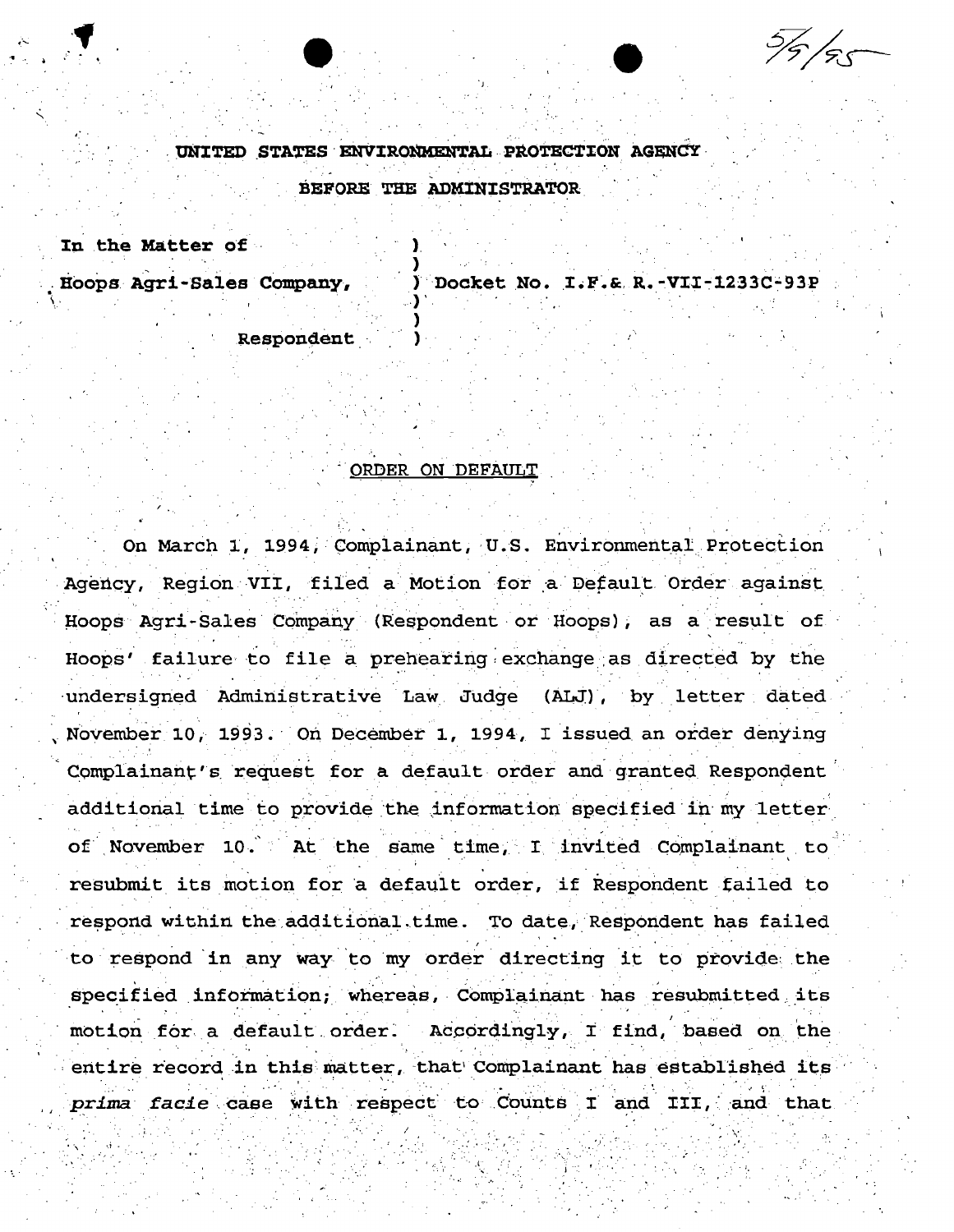Respondent, by its failure to submit its prehearing exchange, is in default. I hereby grant Complainant's motion for a default order. $^{\nu}$ 

This proceeding for the assessment of a civil penalty was initiated on May 27, 1993, by the Region VII office of the U.S. Environmental Protection Agency (EPA or Complainant) against Respondent, pursuant to Section 14 of the Federal Insecticide, Fungicide and Rodenticide Act, as amended (FIFRA or the Act), 7 U.S.C. § 1361. The complaint charged Respondent with three (3) counts of violating the Act. Counts I and II alleged that Hoops failed to maintain proper documentation evidencing the sale of restricted use pesticides (RUPs) as required by the Act. Specifically, Count I alleged that Invoice No. 28587, dated June 21, 1991, and Invoice No. 30348, dated August 22, 1992, reflecting the sales of the RUPs "LASSO EC, " and "LASSO EC" and "AATREX 4L, " to Gary Mitties and Larry Flamme, respectively, failed to contain products' **EPA** registration numbers, the purchasers' the. certification numbers and the dates of expiration the of. certification numbers as required by 40 C.F.R.  $\S$  171.11(q)(2)(i)(B) For this alleged violation, it was proposed to assess and  $(C)$ . Hoops a penalty of \$5,000.

Count II alleged that RUP application records. Invoice Nos. 28594 and 28595, dated June 21, 1991, for the sale of "BLADEX

Pursuant to 40 C.F.R. § 22.17, this Default Order constitutes, for purposes of the pending action only, an admission of all facts alleged in the complaint and a waiver of Respondent's right to a hearing on such factual allegations.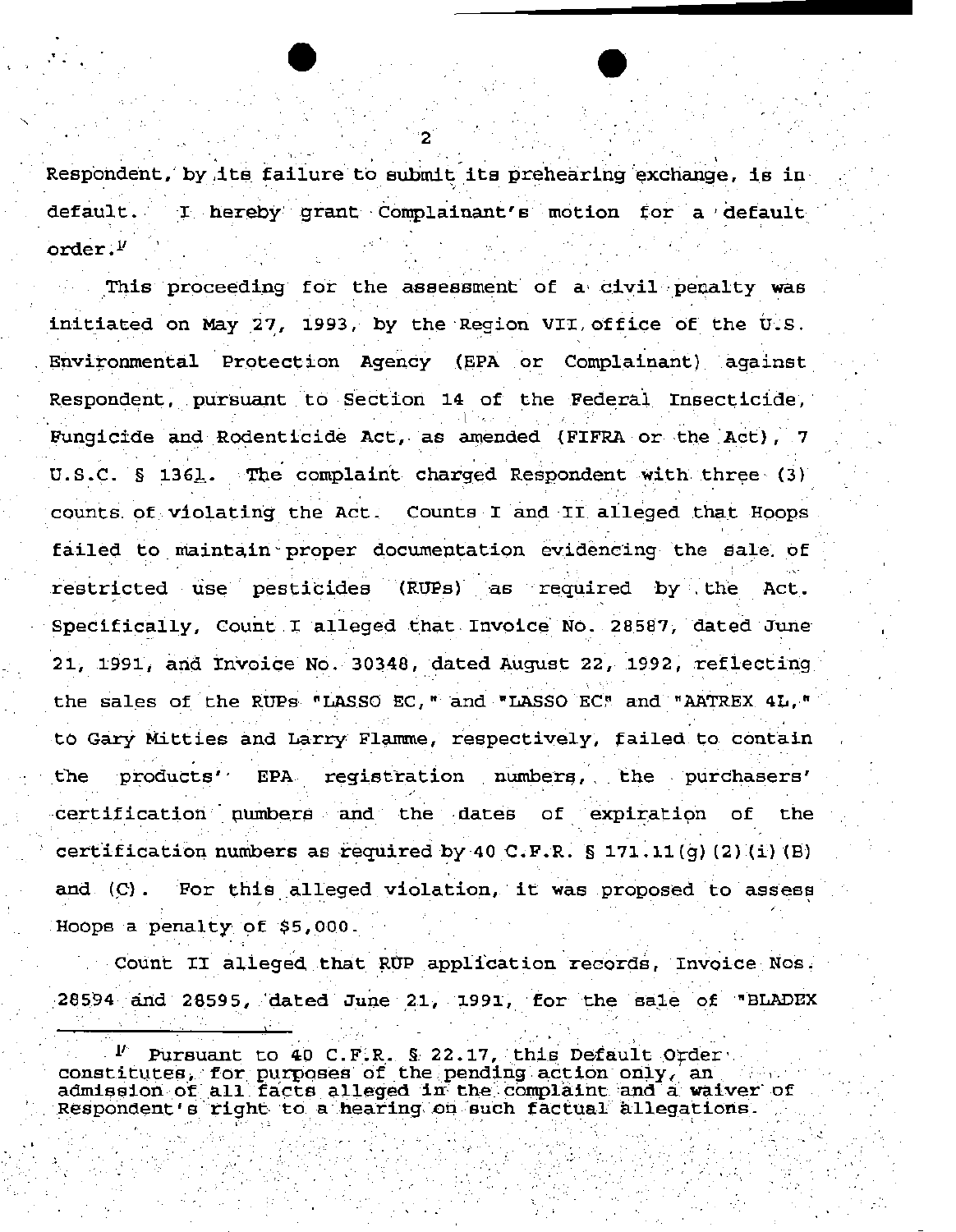90DF," to Bob and Ed Nesladek and the blend sheet, dated June 19, 1991, failed to contain the EPA registration number, the complete location and time of the pesticide application and the target pest, as required by 40 C.F.R.  $\hat{S}$  171.11(c)(7)(i)(B), (C), (E), and (F). No separate penalty was demanded for this alleged violation.

As I pointed out in my order denying Complainant's original motion for a default order, Count II is problematic in that the regulation allegedly violated--40 C.F.R. § 171.11(c)(7)--delineates reporting requirements for certified commercial applicators; whereas, R. Douglas Hoops was admittedly only a certified private (See, Order Denying Motion for Default, December 1, applicator. 1994, Note 1). While Respondent's actions may constitute a violation of other requirements, clearly, Respondent can not be charged with violation of reporting requirements that apply only to certified commercial applicators. Accordingly, this default order concerns only Counts I and III of the complaint.

Count III, while alleging erroneously that the application occurred on June 19, 1992 (the correct date apparently being June 21, 1991), concerned the application, referred to in Count II, of BLADEX 90DF to a corn field operated by Bob and Ed Nesladek. The complaint alleged that the application was made by Respondent's employee, R. Douglas Hoops, in his capacity as a commercial applicator, but that he was certified only as a private applicator. The complaint further alleged that the application was not made under the supervision of a certified commercial applicator.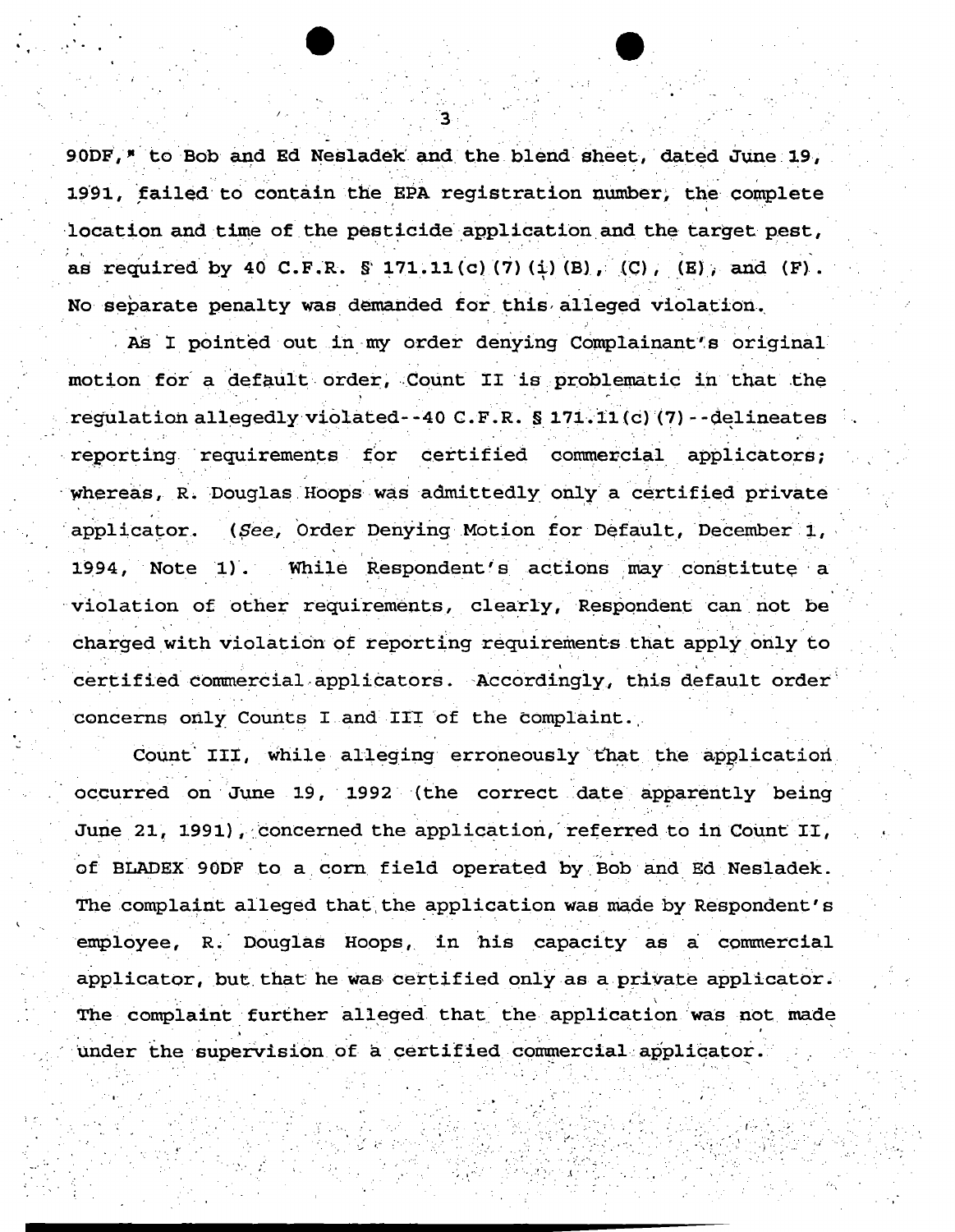For this alleged violation, Complainant proposed to assess Hoops a penalty of \$5,000.

letter-answer, dated June 17, 1993, In signed by Mr. Robert A. Hoops, Hoops disputed certain facts alleged in the complaint and contested the amount of the penalty as excessive. Hoops claimed that the missing information was contained in a notebook which had been misplaced on the day of the inspection. Regarding Count III, Hoops stated that the date of the application of the pesticide, as alleged in the complaint, was erroneous, and that he was under the impression that a private applicator could apply RUPs for others.

Based on Respondent's claims in its answer and the potential defenses that such claims raised, I denied Complainant's original motion for a default order. Nevertheless, in light of Respondent's failure to respond to the original prehearing exchange order of November 10, 1993, as well as the order of December 1, 1994, and its failure to file its prehearing exchange and to provide supporting information for its claims, I find Respondent to be in default. Respondent's answer to the complaint does not raise any matter which could support a decision that Complainant has failed to establish a prima facie case (with respect to Counts I and III) or could justify the dismissal of the complaint.

The following findings of fact and conclusions as to issues of liability and penalty are made pursuant to Section 22.17(c) of the Consolidated Rules, 40 C.F.R. Part 22, and are based on the entire record including Complainant's proposed findings and conclusions.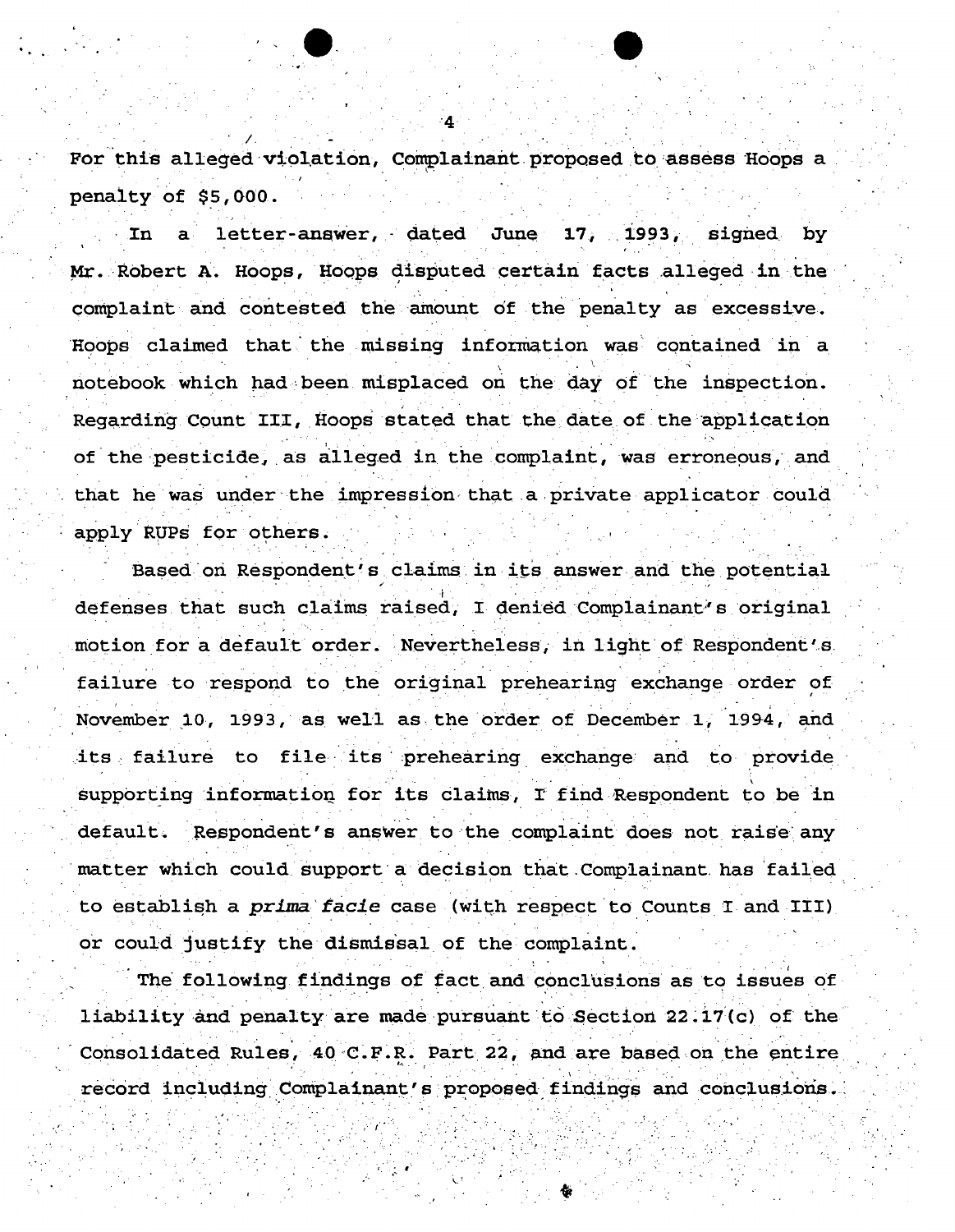## FINDINGS OF FACT AND CONCLUSIONS

This is a civil administrative action initiated pursuant  $\mathbf{1}$ . Section 14 of the Federal Insecticide, Fungicide, to and. Rodenticide Act, as amended (FIFRA), 7 U.S.C. § 1361.

 $\overline{2}$ . Complainant, by lawful delegation from The the Administrator of EPA, and the Regional Administrator, EPA, Region VII, is the Director of the Air and Toxics Division, EPA, Region VII.

3. The Respondent is Hoops Agri-Sales Company, West Highway North Bend, Nebraska, a pesticide dealer and certified 30. applicator. Hoops Agri-Sales Company is a "person," as defined by Section  $2(s)$  of FIFRA, 7 U.S.C.  $S$  136(s).

4. On or about January 25, 1993, a representative of EPA conducted a dealer and certified applicator inspection at Respondent's facility in North Bend, Nebraska, and obtained documentary samples pertaining to Respondent's sale and application of restricted use pesticides.

Sales Invoice No. 28587, dated June 21, 1991, for the sale of LASSO EC, a restricted use pesticide, to Gary Mitties failed to contain the product's EPA registration number, Mr. Mitties' certification number, and the date of expiration of the certification number.

Sales Invoice No. 30348, dated August 22, 1992, for the б. sale of LASSO EC and AATREX 4L to Larry Flamme, failed to contain the products' EPA registration numbers, Mr. Flamme's certification number, and the date of expiration of the certification number.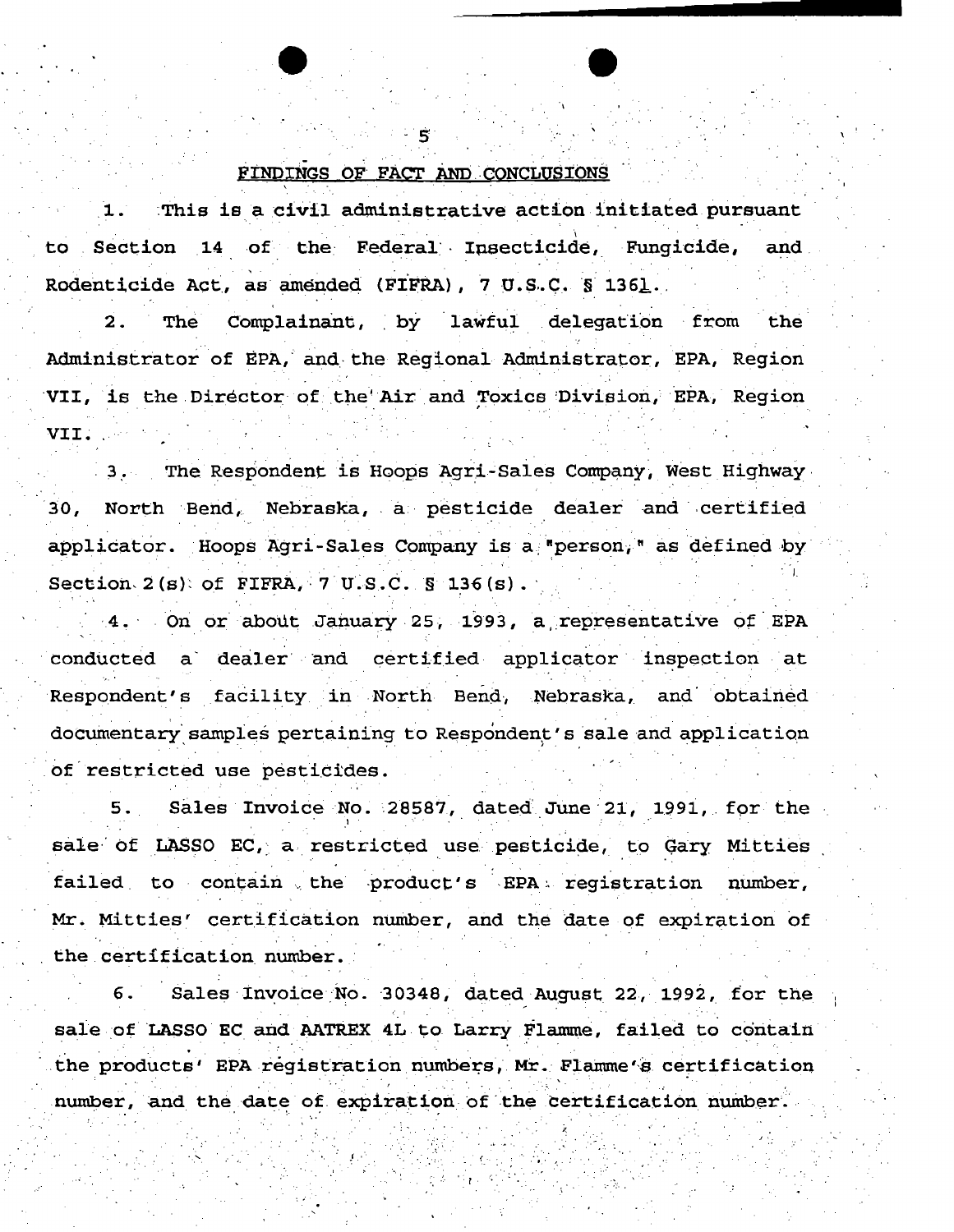Section 136w(a) of FIFRA, 7 U.S.C. § 136w, authorizes the Administrator of EPA to prescribe regulations to carry out the provisions of Subtitle II of FIFRA.

40 C.F.R.  $S = 171.11(g)$  (2) (1) (B) and (C)<sup>2</sup> were 8. promulgated by the Administrator pursuant to Section 136w(a) of FIFRA, 7 U.S.C. § 136w. Failure to comply with these provisions is a violation of Section 12(a)(2)(B)(i) of FIFRA, 7 U.S.C. §  $136$ <sup>2</sup> (a) (2) (B) (i).

Respondent's failure to maintain records containing the  $9:$ information required by 40 C.F.R. § 171.11(q)(2)(i)(B) and (C) for sales of RUPs to Gary Mitties (Sales Invoice No. 28587) and Larry

 $\overline{2}$ 40 C.F.R. § 171.11(g)(2)(1)(B) and (C) provide in part that:

(i) Certified applicators. Each restricted use pesticide retail dealer shall maintain at each individual dealership records of each transaction where a restricted use pesticide is made available for use by that dealership to a certified applicator. Record of each such transaction shall be maintained for a period of 24 months after the date of the transaction, and shall include the following information:

(B) The certification number on the document evidencing that person's certification, the State (or other governmental unit) that issued the document, the expiration date of the certification, and the categories in which the applicator is certified, if appropriate.

(C) The product name, EPA registration number,<br>and the State special local need registration number, granted under section 24(c) of the FIFRA (if any) on the label of the pesticide.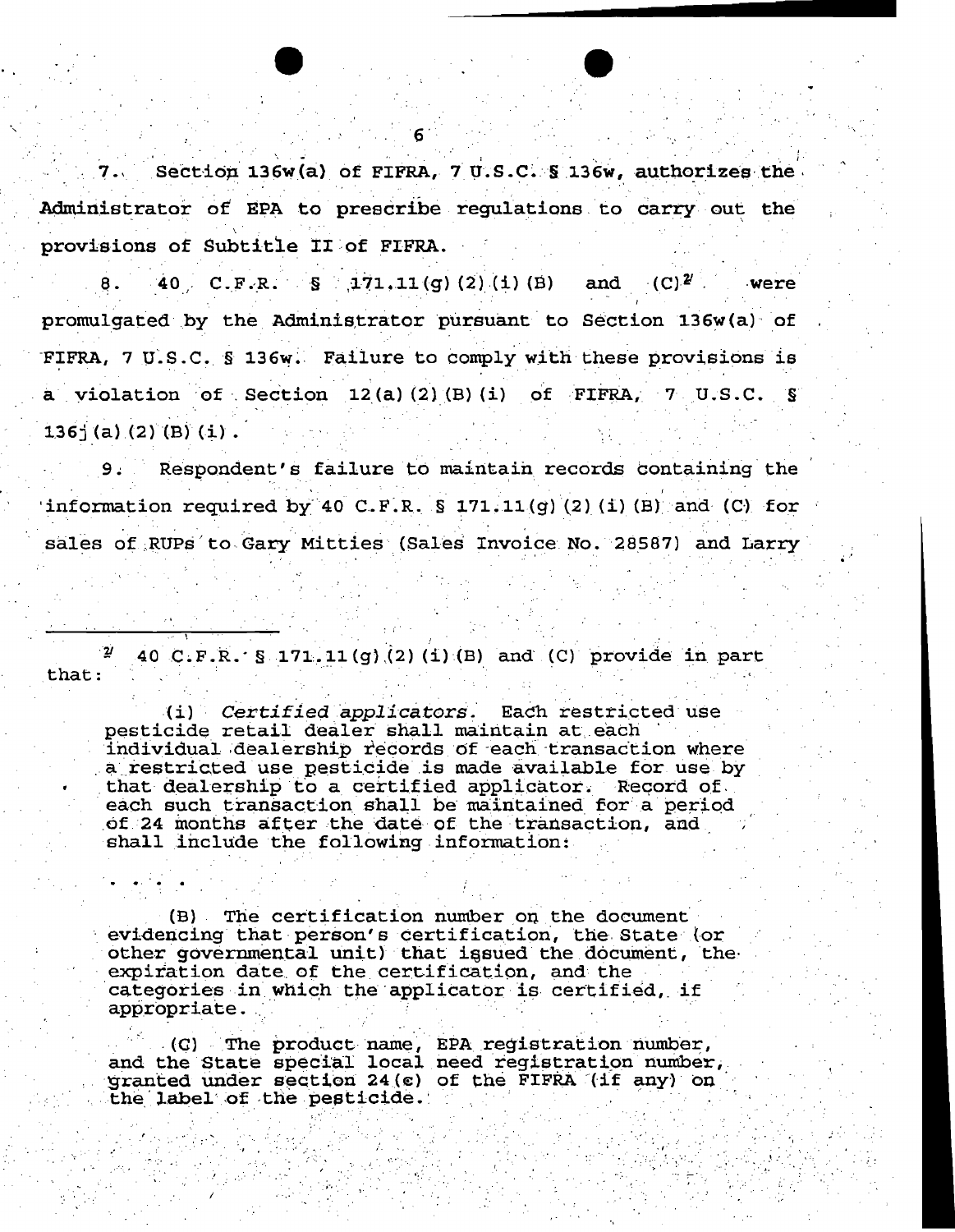Flamme (Sales Invoice No. 30348) constitutes a violation of Section 12(a) (2) (B) (1) of FIFRA, 7 U.S.C. § 1361(a) (2) (B) (1).

10. The restricted use pesticide application records for Bob and Ed Nesladek, Invoice Numbers 28594 and 28595, dated June 21, 1991, and blend sheet, dated June 19, 1991, failed to contain the EPA registration number of Bladex 90DF, the complete location of the pesticide application, target pest, and the time of application.

11. On or about June 21, 1991 (the complaint erroneously indicated June 19, 1992), Respondent's employee R. Douglas Hoops, while acting within the course and scope of his employment with Hoops Agri-Sales, used and applied 167.5 pounds of BLADEX 90DF, a restricted use pesticide, to Bob and Ed Nesladek's corn acreage in North Bend, Nebraska.

R. Douglas Hoops is certified as a private applicator as defined at Section 2(e)(2) of FIFRA, 7 U.S.C. § 136(e)(2), and 40 C.F.R. § 171.2(a)(20) under Nebraska certification number NE754564. 13. R. Douglas Hoops is not certified as a commercial applicator as defined at Section 2(e)(3) of FIFRA, 7 U.S.C. § 136(e)(3) and 40 C.F.R.  $\S$  171.2(a)(9), nor did he apply the RUP, BLADEX 90DF, under the direct supervision of a certified commercial applicator.

Sections  $3(d) (1) (C) (i)$  and  $(ii)$  of FIFRA, 7 U.S.C. S  $14.$ 136a(d)(1)(c)(i) and (ii), state that a restricted use pesticide shall be applied for any use to which the restricted use classification applies only by or under the direct supervision of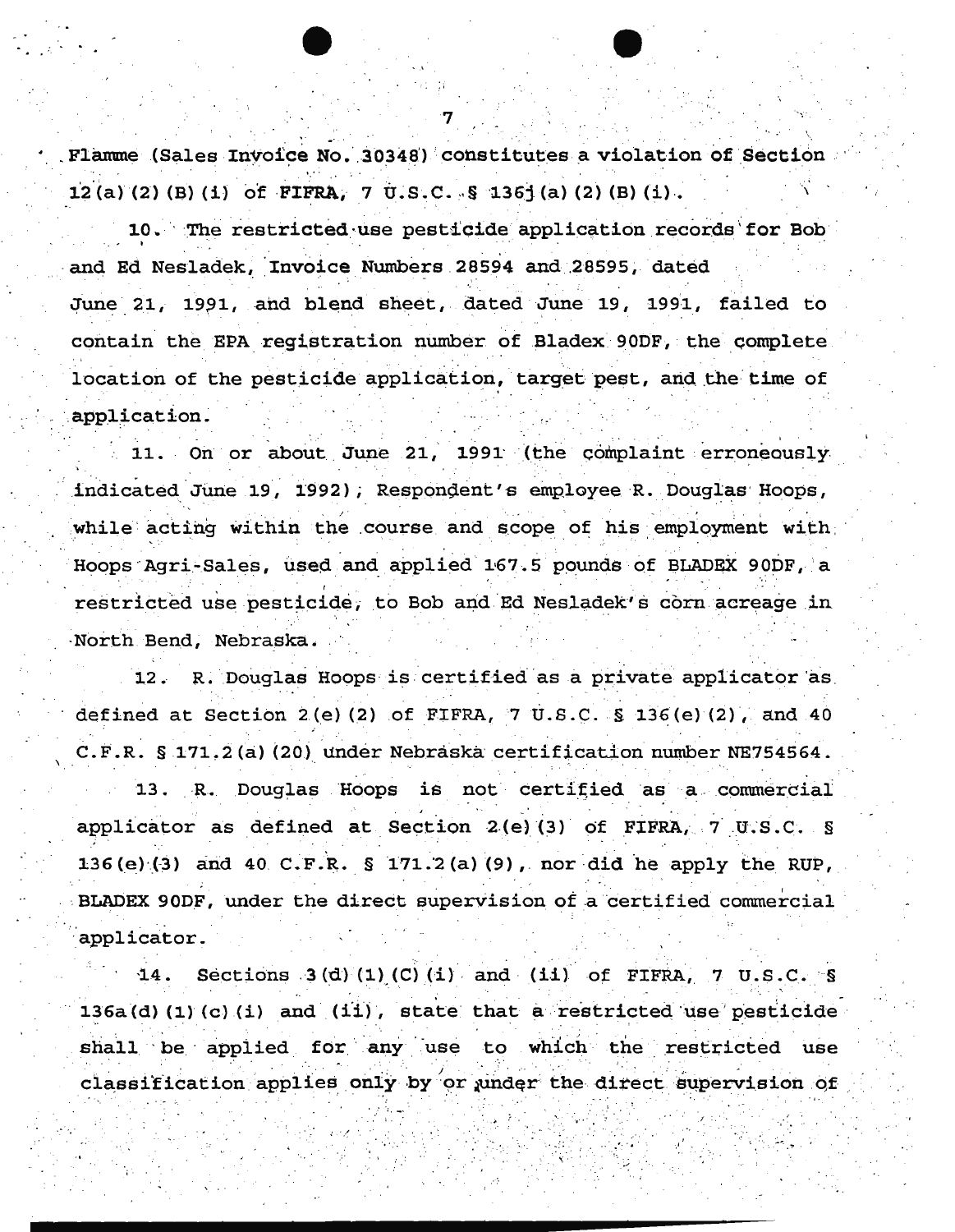a certified applicator. 40 C.F.R. § 171.2(a)(8) defines "certified applicator, " as any individual who is certified to use or supervise. the use of any restricted use pesticides covered by his certification.

15. Respondent's action in making available for use the BLADEX 90DF referred to in paragraph 11 above to R. Douglas Hoops for commercial use and application was not in accordance with Section 3(d) of FIFRA, 7 U.S.C. § 136a(d), in that Mr. Hoops was not certified to use restricted use pesticides as a commercial applicator. Respondent's action constituted a violation of Section 12(a)(2)(F) of FIFRA, 7 U.S.C. § 136 (a)(2)(F).<sup>2</sup>

 $2<sup>t</sup>$ Section 1361(a)(2)(F) of FIFRA provides, in part, that: It shall be unlawful for any person - $(2)$ 

to distribute or sell, or to make available  $(F)$ for use, or to use, any registered pesticide classified<br>for restricted use for some or all purposes other than in accordance with section 136a(d) of this title and any regulations thereunder,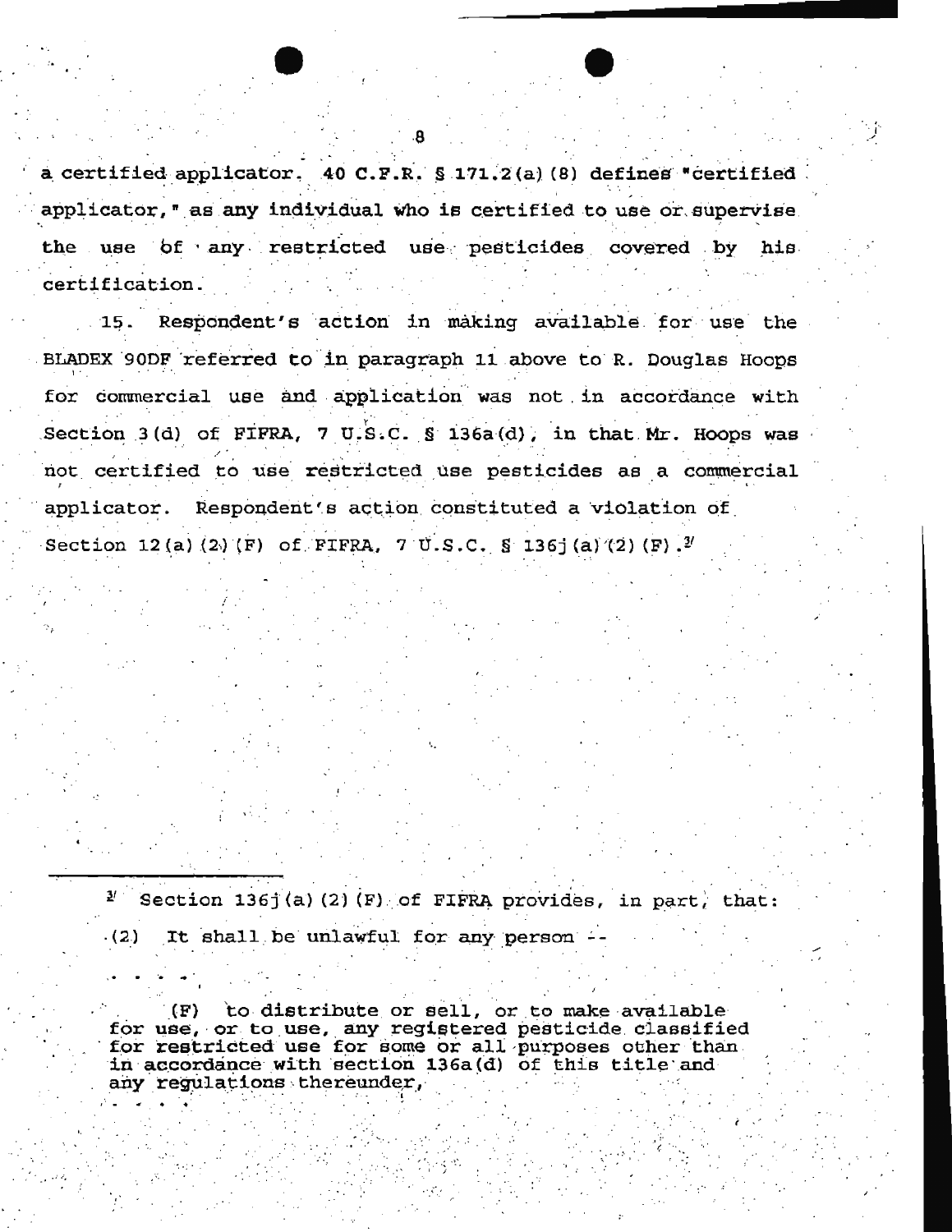16. On July 15, 1993, this matter was assigned to the undersigned ALJ, and by letter, dated November 10, 1993, the ALJ directed the parties to exchange prehearing information<sup>4</sup> on or before January 28, 1994, and directed Complainant to file a statement on or before January 7, 1994, as to whether this matter had been or would be settled.

17. On January 6, 1994, Complainant advised the ALJ that the parties had discussed settlement and that, if Respondent provided certain financial information, Complainant believed the matter could be settled.

Respondent was directed to provide the following information and/or documents:

4.

- If notebook, referred to in answer, used to record  $1.1$ customer certification number and date of expiration, listings of product registration numbers, and restricted use pesticides and their registration numbers has been located, provide a copy.
- Provide a copy of commercial certification for  $\mathbf{2}$ . Robert A. Hoops and for your employee, R. Douglas Hoops.
- Explain statement in letter-answer that date of  $3.$ application referred to in Count III of complaint is incorrect.
	- If Respondent is contending proposed penalty would adversely effect its ability to continue in business, furnish financial statements, copies of income tax returns or other evidence to support such contention.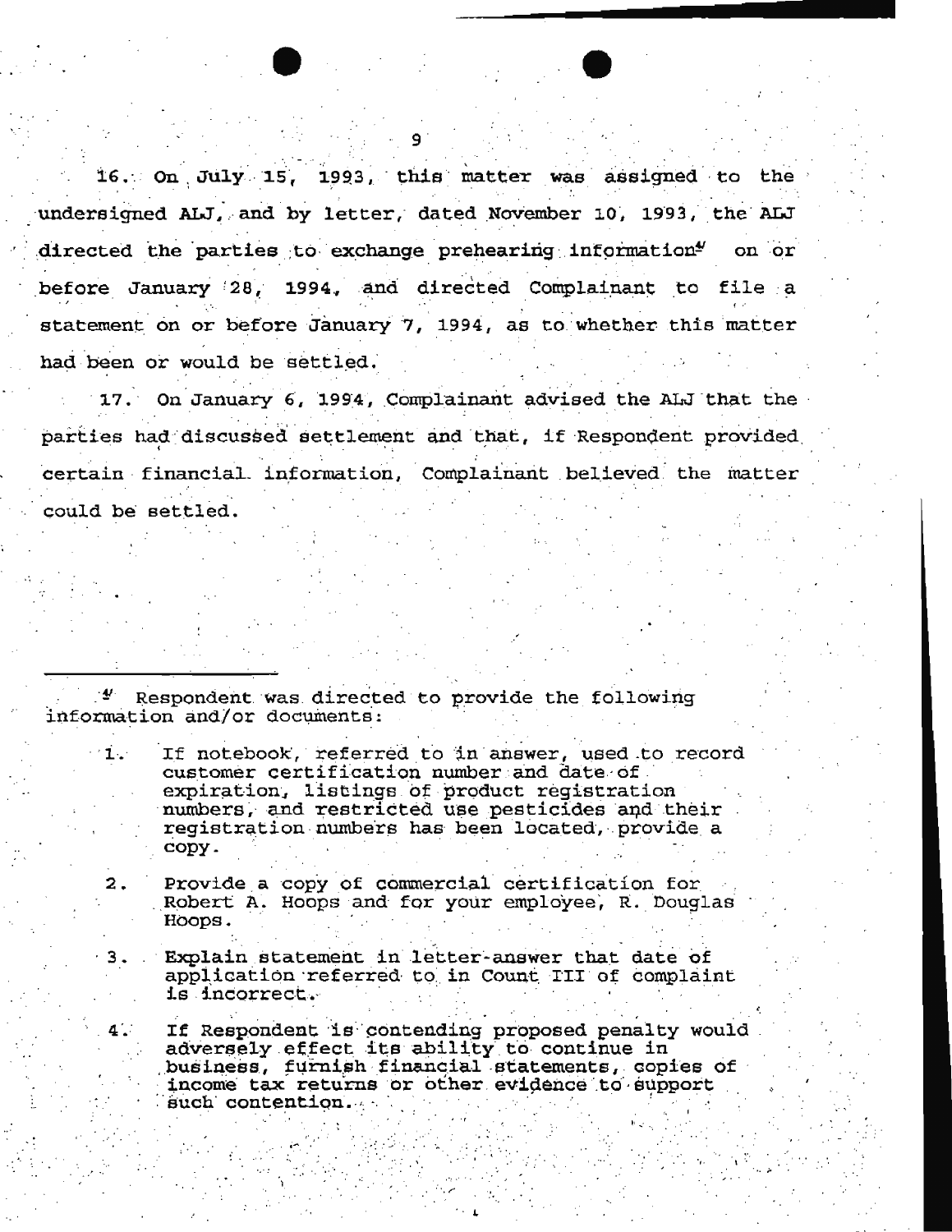18. Respondent failed to provide the requested financial information to Complainant, and on January 28, 1994, Complainant filed its prehearing exchange.

Respondent failed to file its prehearing exchange or request an extension of time to do so.

20. On March 1, 1994, Complainant filed a motion for a default Order

21. On December 1, 1994, the ALJ issued an order denying Complainant's request for a default order. Based on Hoops' claims that it had potential defenses to the alleged violations and that the proposed penalty did not comport with the sales category in which Respondent should be placed, the ALJ concluded that Respondent should be given additional time until December 29, 1994 to comply with the requirement for a prehearing exchange. In the event of Respondent's failure to provide the demanded information, Complainant was invited to renew its motion for a default order. 22. Respondent failed to comply with the ALJ's order of December 1, 1994, and on January 9, 1995, Complainant renewed its motion for a default order.

23. Respondent has (1) failed to comply with the prehearing order of November 10, 1993, (2) failed to respond to Complainant's motion for a default order, (3) failed to comply with the order of December 1, 1994, and (4) failed to respond to the renewal of

. is a set of  $\mathcal{L}^{\mathcal{L}}$ 

 $\cdot$  (

 $\cdot$   $\cdot$   $\cdot$ 

.: :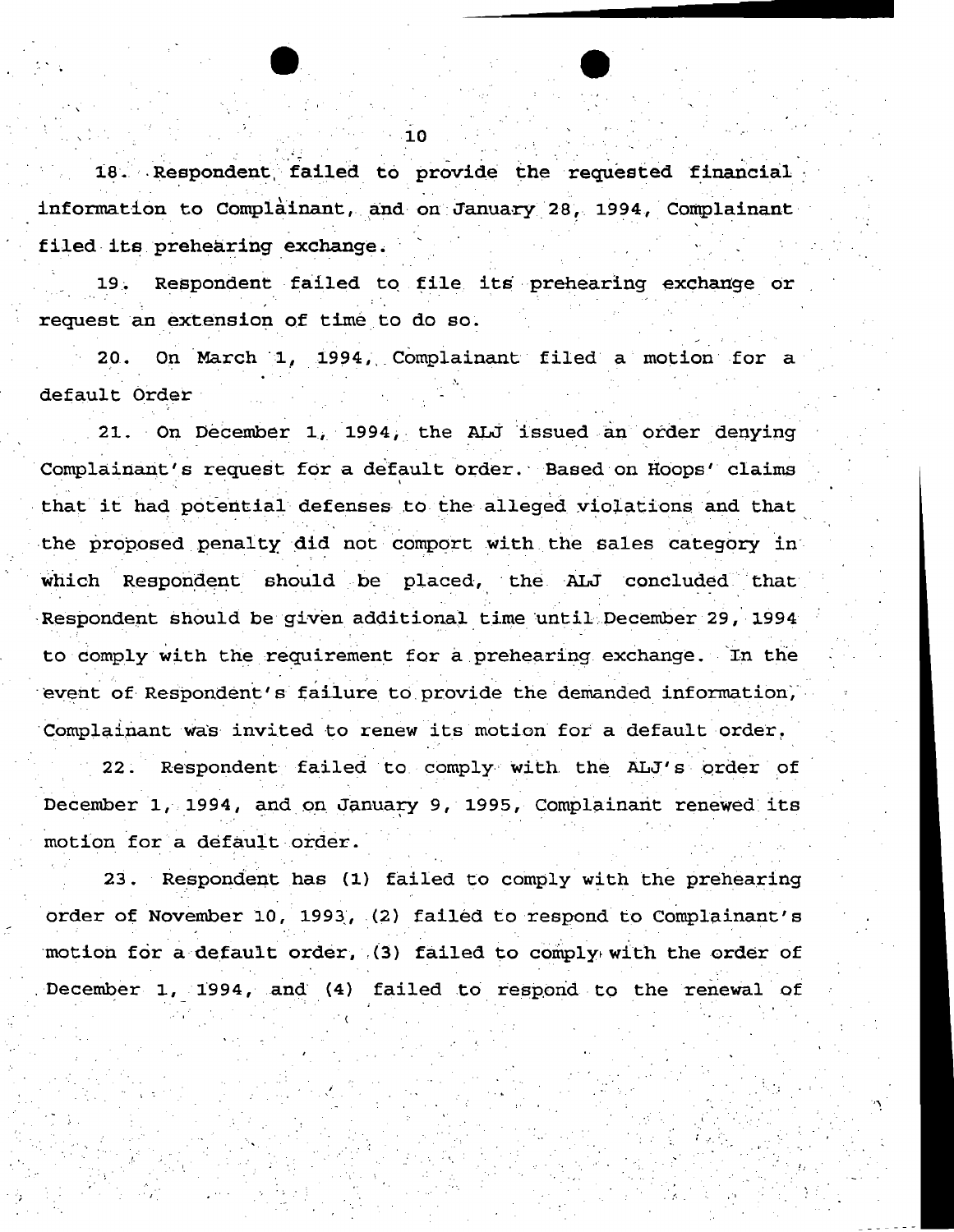Complainant's motion for a default order. Therefore, I find Respondent in default pursuant to 40 C.F.R. 22.17(a).<sup>2</sup>

Pursuant to 40 C.F.R. § 22.17(a), Respondent's default  $24.$ constitutes an admission of all the facts alleged in the complaint and a waiver of Respondent's right to a hearing on such factual allegations.

## PENALTY

Section 14(a)(1) of FIFRA, 7 U.S.C. § 1361(a)(1), authorizes the Administrator of EPA to collect a civil penalty in administrative penalty actions of up to \$5,000 for each violation of FIFRA.<sup>2</sup> Section 14(a)(4) of FIFRA, 7 U.S.C. § 1361(a)(4), requires that EPA consider the appropriateness of the penalty to the size of the business of the person charged, the effect on the person's ability to continue in business, and the gravity of the violation. The FIFRA Enforcement Response Policy (ERP), dated

As indicated above, this default is limited to the facts and allegations contained in Counts I and III of the complaint.

 $\frac{a}{a}$  Section 14(a)(1) of FIFRA, 7 U.S.C. § 1361(a)(1), provides:

(1) In general. - Any registrant, commercial applicator, wholesaler, dealer, retailer, or other distributor who violates any provision of this<br>subchapter may be assessed a civil penalty by the Administrator of not more than \$5,000 for each offense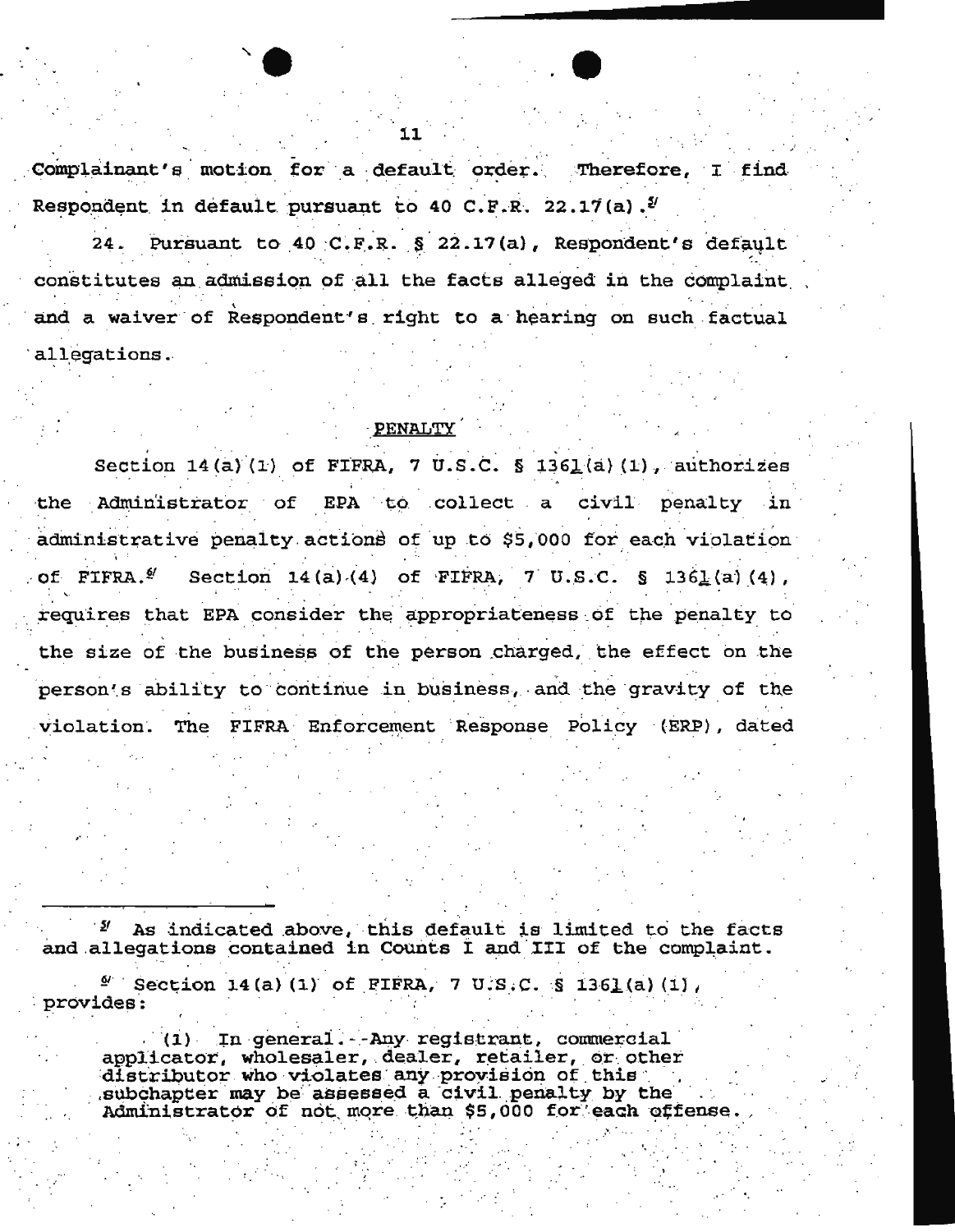July 2, 1990, provides a five-step penalty computation process (or matrix) that considers the factors required by Section 14(a) (4) of The ERP matrix was used to calculate the civil penalty **FIFRA.** assessed against Respondent.

Based on its assessment of the factors required to be considered by Section 14(a)(4) of FIFRA and the ERP, Complainant proposed to assess a penalty of \$10,000 against Respondent. This penalty was split equally between Counts I and III for which Complainant assessed penalties of \$5,000 each based on the gravity of the violations and the size of Respondent's business. There was no claim by Respondent that the penalty would compromise its ability to continue in business. No penalty was assessed against Respondent for the violation alleged in Count II of the complaint, apparently because the regulation that allegedly was violated in Count II applies to commercial applicators.

Although Respondent indicated in its answer that the proposed penalty was excessive in light of the size of its business, Respondent has failed to provide any information to refute Complainant's calculation of the penalty. In calculating the size of Respondent's business, Complainant reasonably relied on the only information available to it, namely, the Dun and Bradstreet report which indicated that Respondent's projected sales for the year in question were between \$900,000 - \$1,000,000. There is nothing in

 $12$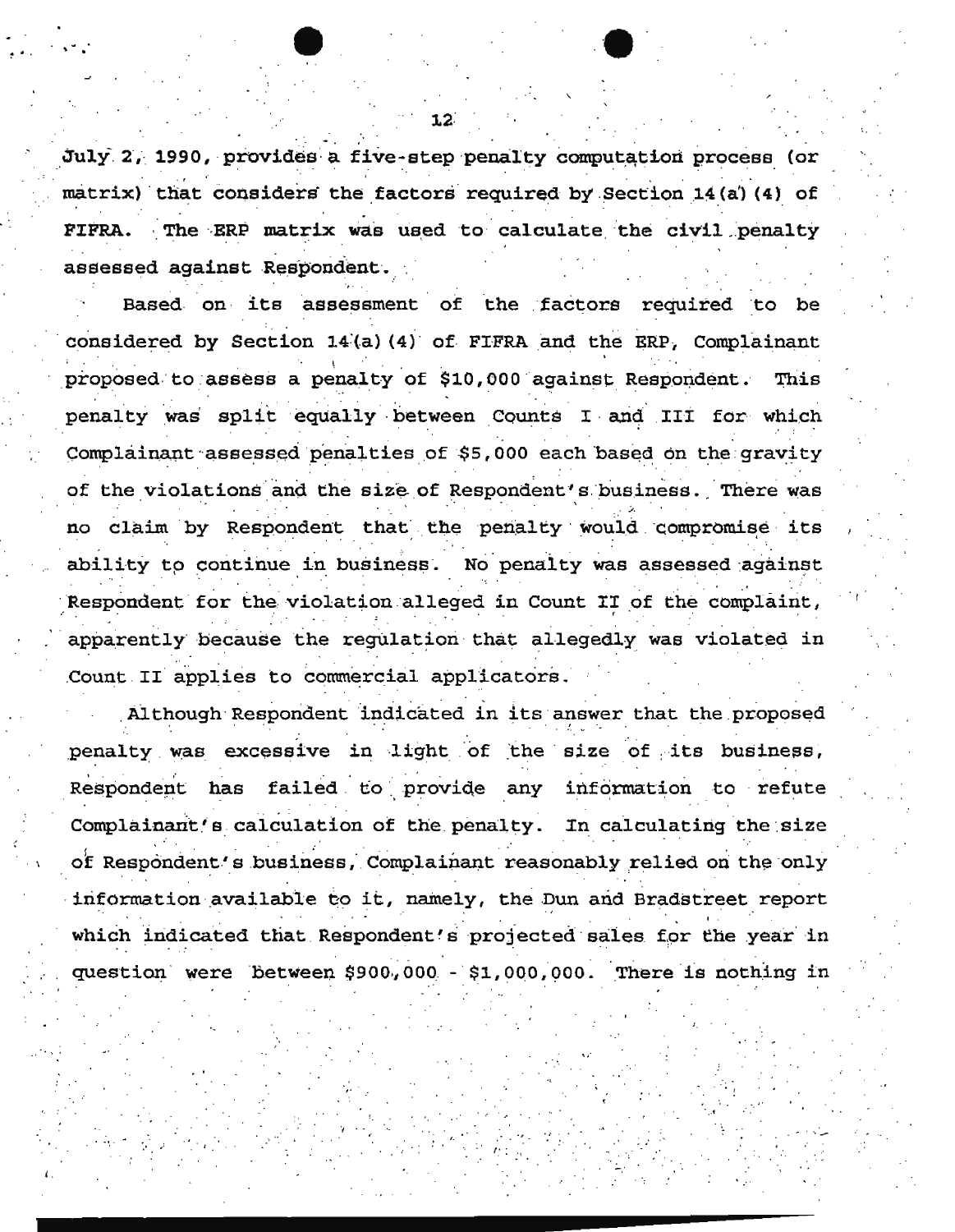the record to refute this information. Moreover, Complainant's determination that the violations warranted a gravity level of 2 is a reasonable assessment based on the ERP. Accordingly, I conclude, based on the entire record, that Complainant has properly considered the factors delineated in the Act and the ERP, and the penalty of \$10,000 assessed against civil Respondent is appropriate.

## ORDER<sup>7</sup>

IT IS ORDERED, pursuant to Section 14 of FIFRA, 7 U.S.C. § 1361, that Respondent, Hoops Agri-Sales Company, be assessed a civil penalty of \$10,000 for violation of 40 C.F.R.  $\S$  171.11(g) and Section 12(a) of FIFRA, 7 U.S.C.  $S$  136j(a).

Payment of the full amount of the penalty assessed shall be made by forwarding a cashier's or certified check, payable to the Treasurer of the United States, to the following address within sixty (60) days of the date of this order:

> U.S. Environmental Protection Agency, Region VII Regional Hearing Clerk P.O. Box 360748M Pittsburgh, PA 15251

Pursuant to 40 C.F.R. § 22.17(b), this order constitutes an Initial Decision. Unless an appeal is taken pursuant to 40 C.F.R. § 22.30(a) or the Environmental Appeals Board elects to review this decision, sua sponte, pursuant to 40 C.F.R. § 22.30(b), this order shall become the final order of the Environmental Appeals Board in accordance with 40 C.F.R. S  $22.27(c)$ .

13